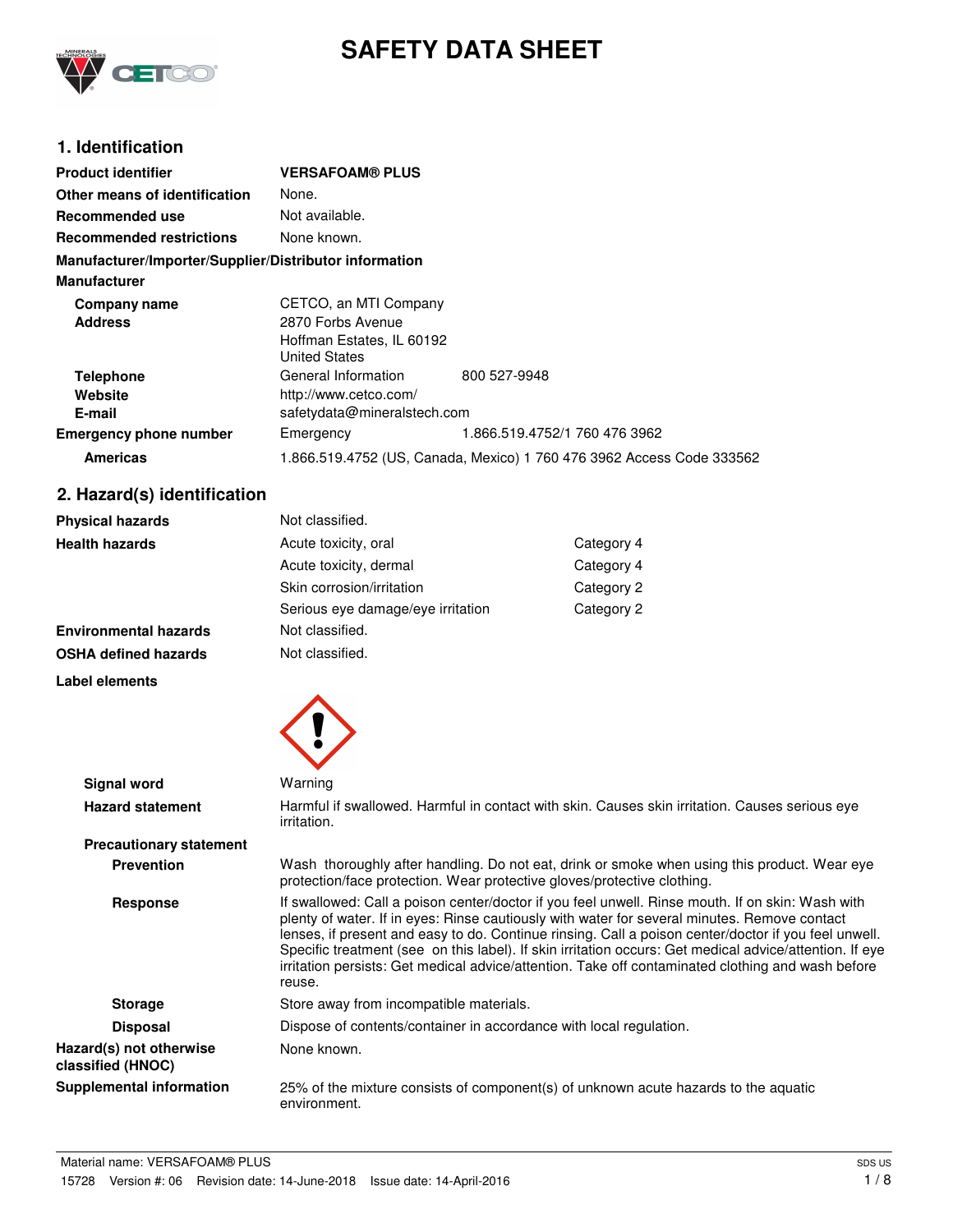## **3. Composition/information on ingredients**

#### **Mixtures**

| <b>Chemical name</b>               | Common name and synonyms | <b>CAS</b> number | %         |
|------------------------------------|--------------------------|-------------------|-----------|
| 2-Butoxyethanol                    |                          | 111-76-2          | $20 - 30$ |
| Diethylene Glycol & Higher Glycols |                          | 111-46-6          | $5 - 10$  |
|                                    |                          |                   |           |

Other components below reportable levels 70 - < 80

\*Designates that a specific chemical identity and/or percentage of composition has been withheld as a trade secret.

#### **4. First-aid measures**

| <b>Inhalation</b>                                                            | Move to fresh air. Call a physician if symptoms develop or persist.                                                                                                                                                        |
|------------------------------------------------------------------------------|----------------------------------------------------------------------------------------------------------------------------------------------------------------------------------------------------------------------------|
| <b>Skin contact</b>                                                          | Remove contaminated clothing. Wash with plenty of soap and water. Get medical advice/attention<br>if you feel unwell. If skin irritation occurs: Get medical advice/attention. Wash contaminated<br>clothing before reuse. |
| Eye contact                                                                  | Immediately flush eyes with plenty of water for at least 15 minutes. Remove contact lenses, if<br>present and easy to do. Continue rinsing. Get medical attention if irritation develops and persists.                     |
| Ingestion                                                                    | Rinse mouth. If vomiting occurs, keep head low so that stomach content doesn't get into the lungs.<br>Get medical advice/attention if you feel unwell.                                                                     |
| <b>Most important</b><br>symptoms/effects, acute and<br>delayed              | Severe eye irritation. Symptoms may include stinging, tearing, redness, swelling, and blurred<br>vision. Skin irritation. May cause redness and pain.                                                                      |
| Indication of immediate<br>medical attention and special<br>treatment needed | Provide general supportive measures and treat symptomatically. Keep victim warm. Keep victim<br>under observation. Symptoms may be delayed.                                                                                |
| <b>General information</b>                                                   | Ensure that medical personnel are aware of the material(s) involved, and take precautions to<br>protect themselves. Show this safety data sheet to the doctor in attendance.                                               |

## **5. Fire-fighting measures**

| Suitable extinguishing media                                     | Alcohol resistant foam. Powder. Carbon dioxide (CO2).                                         |
|------------------------------------------------------------------|-----------------------------------------------------------------------------------------------|
| Unsuitable extinguishing<br>media                                | Do not use water jet as an extinguisher, as this will spread the fire.                        |
| Specific hazards arising from<br>the chemical                    | During fire, gases hazardous to health may be formed.                                         |
| Special protective equipment<br>and precautions for firefighters | Self-contained breathing apparatus and full protective clothing must be worn in case of fire. |
| <b>Fire fighting</b><br>equipment/instructions                   | Move containers from fire area if you can do so without risk.                                 |
| <b>Specific methods</b>                                          | Use standard firefighting procedures and consider the hazards of other involved materials.    |
| <b>General fire hazards</b>                                      | No unusual fire or explosion hazards noted.                                                   |

## **6. Accidental release measures**

| Personal precautions,<br>protective equipment and<br>emergency procedures | Keep unnecessary personnel away. Keep people away from and upwind of spill/leak. Wear<br>appropriate protective equipment and clothing during clean-up. Do not touch damaged containers<br>or spilled material unless wearing appropriate protective clothing. Ensure adequate ventilation.<br>Local authorities should be advised if significant spillages cannot be contained. For personal<br>protection, see section 8 of the SDS. |
|---------------------------------------------------------------------------|----------------------------------------------------------------------------------------------------------------------------------------------------------------------------------------------------------------------------------------------------------------------------------------------------------------------------------------------------------------------------------------------------------------------------------------|
| Methods and materials for<br>containment and cleaning up                  | Use water spray to reduce vapors or divert vapor cloud drift.<br>Large Spills: Stop the flow of material, if this is without risk. Dike the spilled material, where this is                                                                                                                                                                                                                                                            |
|                                                                           | possible. Absorb in vermiculite, dry sand or earth and place into containers. Following product<br>recovery, flush area with water.                                                                                                                                                                                                                                                                                                    |
|                                                                           | Small Spills: Wipe up with absorbent material (e.g. cloth, fleece). Clean surface thoroughly to<br>remove residual contamination.                                                                                                                                                                                                                                                                                                      |
| <b>Environmental precautions</b>                                          | Never return spills to original containers for re-use. For waste disposal, see section 13 of the SDS.<br>Avoid discharge into drains, water courses or onto the ground.                                                                                                                                                                                                                                                                |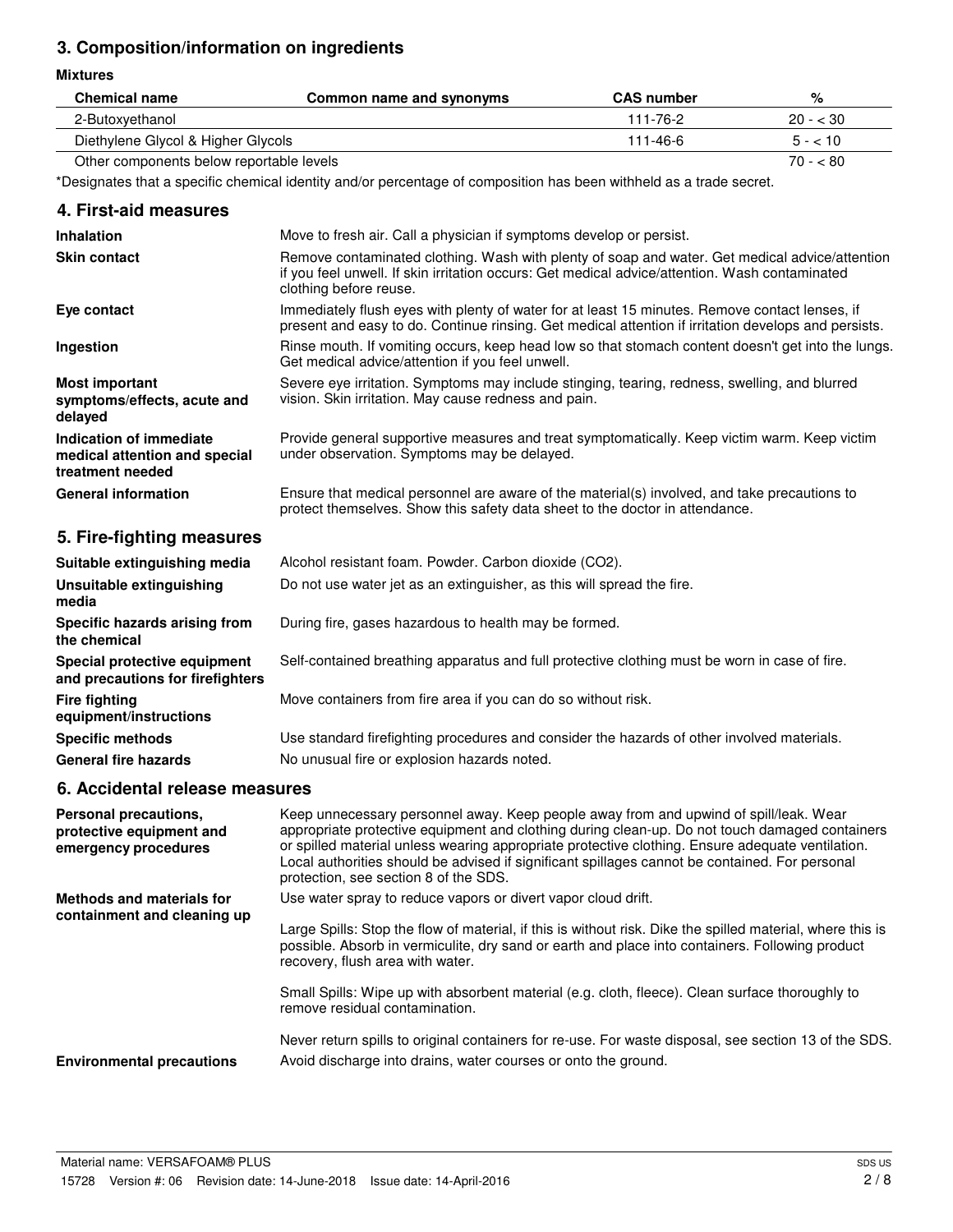## **7. Handling and storage**

Do not get in eyes, on skin, or on clothing. Do not taste or swallow. Avoid prolonged exposure. When using, do not eat, drink or smoke. Provide adequate ventilation. Wear appropriate personal protective equipment. Wash hands thoroughly after handling. Wash contaminated clothing before reuse. Observe good industrial hygiene practices. **Precautions for safe handling**

Store in original tightly closed container. Keep out of the reach of children. Store away from incompatible materials (see Section 10 of the SDS). **Conditions for safe storage, including any incompatibilities**

#### **8. Exposure controls/personal protection**

#### **Occupational exposure limits**

The following constituents are the only constituents of the product which have a PEL, TLV or other recommended exposure limit. At this time, the other constituents have no known exposure limits.

| US. OSHA Table Z-1 Limits for Air Contaminants (29 CFR 1910.1000)<br><b>Components</b>              | <b>Type</b>                                         |                                                | Value                             |                                                                                                                                                                                                                                                                                                                                                                                                                                                                                             |
|-----------------------------------------------------------------------------------------------------|-----------------------------------------------------|------------------------------------------------|-----------------------------------|---------------------------------------------------------------------------------------------------------------------------------------------------------------------------------------------------------------------------------------------------------------------------------------------------------------------------------------------------------------------------------------------------------------------------------------------------------------------------------------------|
| 2-Butoxyethanol (CAS<br>$111 - 76 - 2$                                                              | <b>PEL</b>                                          |                                                |                                   | 240 mg/m3                                                                                                                                                                                                                                                                                                                                                                                                                                                                                   |
|                                                                                                     |                                                     |                                                |                                   | 50 ppm                                                                                                                                                                                                                                                                                                                                                                                                                                                                                      |
| <b>US. ACGIH Threshold Limit Values</b>                                                             |                                                     |                                                |                                   |                                                                                                                                                                                                                                                                                                                                                                                                                                                                                             |
| <b>Components</b>                                                                                   | <b>Type</b>                                         |                                                | Value                             |                                                                                                                                                                                                                                                                                                                                                                                                                                                                                             |
| 2-Butoxyethanol (CAS<br>$111 - 76 - 2$                                                              | <b>TWA</b>                                          |                                                |                                   | 20 ppm                                                                                                                                                                                                                                                                                                                                                                                                                                                                                      |
| US. NIOSH: Pocket Guide to Chemical Hazards                                                         |                                                     |                                                |                                   |                                                                                                                                                                                                                                                                                                                                                                                                                                                                                             |
| <b>Components</b>                                                                                   | <b>Type</b>                                         |                                                | Value                             |                                                                                                                                                                                                                                                                                                                                                                                                                                                                                             |
| 2-Butoxyethanol (CAS<br>$111 - 76 - 2$                                                              | <b>TWA</b>                                          |                                                |                                   | 24 mg/m3                                                                                                                                                                                                                                                                                                                                                                                                                                                                                    |
|                                                                                                     |                                                     |                                                | 5 ppm                             |                                                                                                                                                                                                                                                                                                                                                                                                                                                                                             |
| US. Workplace Environmental Exposure Level (WEEL) Guides                                            |                                                     |                                                |                                   |                                                                                                                                                                                                                                                                                                                                                                                                                                                                                             |
| <b>Components</b>                                                                                   | <b>Type</b>                                         |                                                | Value                             |                                                                                                                                                                                                                                                                                                                                                                                                                                                                                             |
| Diethylene Glycol & Higher<br>Glycols (CAS 111-46-6)                                                | <b>TWA</b>                                          |                                                |                                   | $10$ mg/m $3$                                                                                                                                                                                                                                                                                                                                                                                                                                                                               |
| <b>Biological limit values</b>                                                                      |                                                     |                                                |                                   |                                                                                                                                                                                                                                                                                                                                                                                                                                                                                             |
| <b>ACGIH Biological Exposure Indices</b><br><b>Components</b>                                       | Value                                               | <b>Determinant</b>                             | <b>Specimen</b>                   | <b>Sampling Time</b>                                                                                                                                                                                                                                                                                                                                                                                                                                                                        |
| 2-Butoxyethanol (CAS<br>$111 - 76 - 2$                                                              | $200$ mg/g                                          | Butoxyacetic<br>acid (BAA),<br>with hydrolysis | Creatinine in<br>urine            |                                                                                                                                                                                                                                                                                                                                                                                                                                                                                             |
| * - For sampling details, please see the source document.                                           |                                                     |                                                |                                   |                                                                                                                                                                                                                                                                                                                                                                                                                                                                                             |
| <b>Exposure guidelines</b>                                                                          |                                                     |                                                |                                   |                                                                                                                                                                                                                                                                                                                                                                                                                                                                                             |
| US - California OELs: Skin designation                                                              |                                                     |                                                |                                   |                                                                                                                                                                                                                                                                                                                                                                                                                                                                                             |
| 2-Butoxyethanol (CAS 111-76-2)                                                                      |                                                     |                                                | Can be absorbed through the skin. |                                                                                                                                                                                                                                                                                                                                                                                                                                                                                             |
| US - Minnesota Haz Subs: Skin designation applies                                                   |                                                     |                                                |                                   |                                                                                                                                                                                                                                                                                                                                                                                                                                                                                             |
| 2-Butoxyethanol (CAS 111-76-2)<br>US - Tennessee OELs: Skin designation                             |                                                     |                                                | Skin designation applies.         |                                                                                                                                                                                                                                                                                                                                                                                                                                                                                             |
| 2-Butoxyethanol (CAS 111-76-2)<br>US NIOSH Pocket Guide to Chemical Hazards: Skin designation       |                                                     |                                                | Can be absorbed through the skin. |                                                                                                                                                                                                                                                                                                                                                                                                                                                                                             |
| 2-Butoxyethanol (CAS 111-76-2)<br>US. OSHA Table Z-1 Limits for Air Contaminants (29 CFR 1910.1000) |                                                     |                                                | Can be absorbed through the skin. |                                                                                                                                                                                                                                                                                                                                                                                                                                                                                             |
| 2-Butoxyethanol (CAS 111-76-2)                                                                      |                                                     |                                                | Can be absorbed through the skin. |                                                                                                                                                                                                                                                                                                                                                                                                                                                                                             |
| Appropriate engineering<br>controls                                                                 |                                                     |                                                |                                   | Good general ventilation (typically 10 air changes per hour) should be used. Ventilation rates<br>should be matched to conditions. If applicable, use process enclosures, local exhaust ventilation,<br>or other engineering controls to maintain airborne levels below recommended exposure limits. If<br>exposure limits have not been established, maintain airborne levels to an acceptable level. Provide<br>eyewash station. Eye wash fountain and emergency showers are recommended. |
| Individual protection measures, such as personal protective equipment                               |                                                     |                                                |                                   |                                                                                                                                                                                                                                                                                                                                                                                                                                                                                             |
| Eye/face protection                                                                                 | Wear safety glasses with side shields (or goggles). |                                                |                                   |                                                                                                                                                                                                                                                                                                                                                                                                                                                                                             |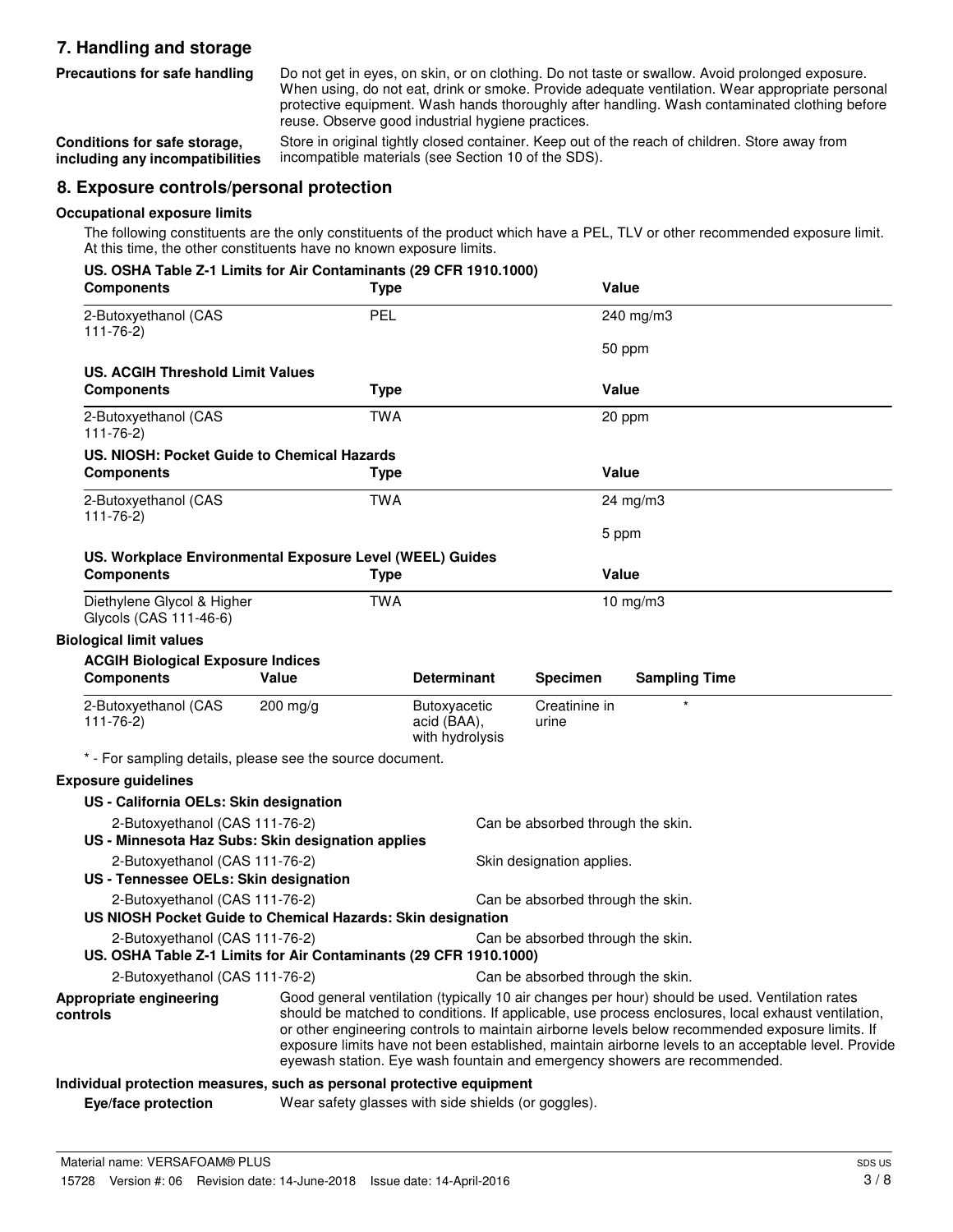| <b>Skin protection</b><br><b>Hand protection</b> | Wear appropriate chemical resistant gloves.                                                                                                                                                                                                                |
|--------------------------------------------------|------------------------------------------------------------------------------------------------------------------------------------------------------------------------------------------------------------------------------------------------------------|
| Other                                            | Wear appropriate chemical resistant clothing.                                                                                                                                                                                                              |
| <b>Respiratory protection</b>                    | In case of insufficient ventilation, wear suitable respiratory equipment.                                                                                                                                                                                  |
| <b>Thermal hazards</b>                           | Wear appropriate thermal protective clothing, when necessary.                                                                                                                                                                                              |
| General hygiene<br>considerations                | Keep away from food and drink. Always observe good personal hygiene measures, such as<br>washing after handling the material and before eating, drinking, and/or smoking. Routinely wash<br>work clothing and protective equipment to remove contaminants. |
| 9. Physical and chemical properties              |                                                                                                                                                                                                                                                            |
| Appearance                                       | Liquid.                                                                                                                                                                                                                                                    |
| <b>Physical state</b>                            | Liquid.                                                                                                                                                                                                                                                    |
| <b>Form</b>                                      | Liquid.                                                                                                                                                                                                                                                    |
| Color                                            | Clear colorless or nearly colorless light yellow                                                                                                                                                                                                           |
| Odor                                             | Lemon                                                                                                                                                                                                                                                      |
| <b>Odor threshold</b>                            | Not available.                                                                                                                                                                                                                                             |
| рH                                               | 7.5 - 8.5 10% solution                                                                                                                                                                                                                                     |
| Melting point/freezing point                     | $-79.46$ °F ( $-61.92$ °C) estimated                                                                                                                                                                                                                       |
| Initial boiling point and boiling<br>range       | 362.98 °F (183.88 °C) estimated                                                                                                                                                                                                                            |

**Flash point** > 202.0 °F (> 94.4 °C) Pensky-Martens Closed Cup estimated

### **Evaporation rate** Not available. **Flammability (solid, gas)** Not applicable.

| Upper/lower flammability or explosive limits      |                                                                                           |
|---------------------------------------------------|-------------------------------------------------------------------------------------------|
| <b>Flammability limit - lower</b><br>(%)          | Not available.                                                                            |
| <b>Flammability limit - upper</b><br>(%)          | Not available.                                                                            |
| Explosive limit - lower (%)                       | Not available.                                                                            |
| Explosive limit - upper (%)                       | Not available.                                                                            |
| Vapor pressure                                    | 0.94 hPa estimated                                                                        |
| <b>Vapor density</b>                              | Not available.                                                                            |
| <b>Relative density</b>                           | Not available.                                                                            |
| Solubility(ies)                                   |                                                                                           |
| Solubility (water)                                | Partially                                                                                 |
| <b>Partition coefficient</b><br>(n-octanol/water) | Not available.                                                                            |
| <b>Auto-ignition temperature</b>                  | 457.12 °F (236.18 °C) estimated                                                           |
| <b>Decomposition temperature</b>                  | Not available.                                                                            |
| <b>Viscosity</b>                                  | Not available.                                                                            |
| <b>Other information</b>                          |                                                                                           |
| <b>Density</b>                                    | 0.96 g/cm3 estimated                                                                      |
| <b>Explosive properties</b>                       | Not explosive.                                                                            |
| <b>Flammability class</b>                         | Combustible IIIB estimated                                                                |
| <b>Oxidizing properties</b>                       | Not oxidizing.                                                                            |
| <b>Percent volatile</b>                           | 25 % estimated                                                                            |
| <b>Specific gravity</b>                           | 0.96 estimated                                                                            |
| 10. Stability and reactivity                      |                                                                                           |
| <b>Reactivity</b>                                 | The product is stable and non-reactive under normal conditions of use, storage and transp |

## **Reactivity** The product is stable and non-reactive under normal conditions of use, storage and transport. **Chemical stability** Material is stable under normal conditions. **Possibility of hazardous** No dangerous reaction known under conditions of normal use. **reactions**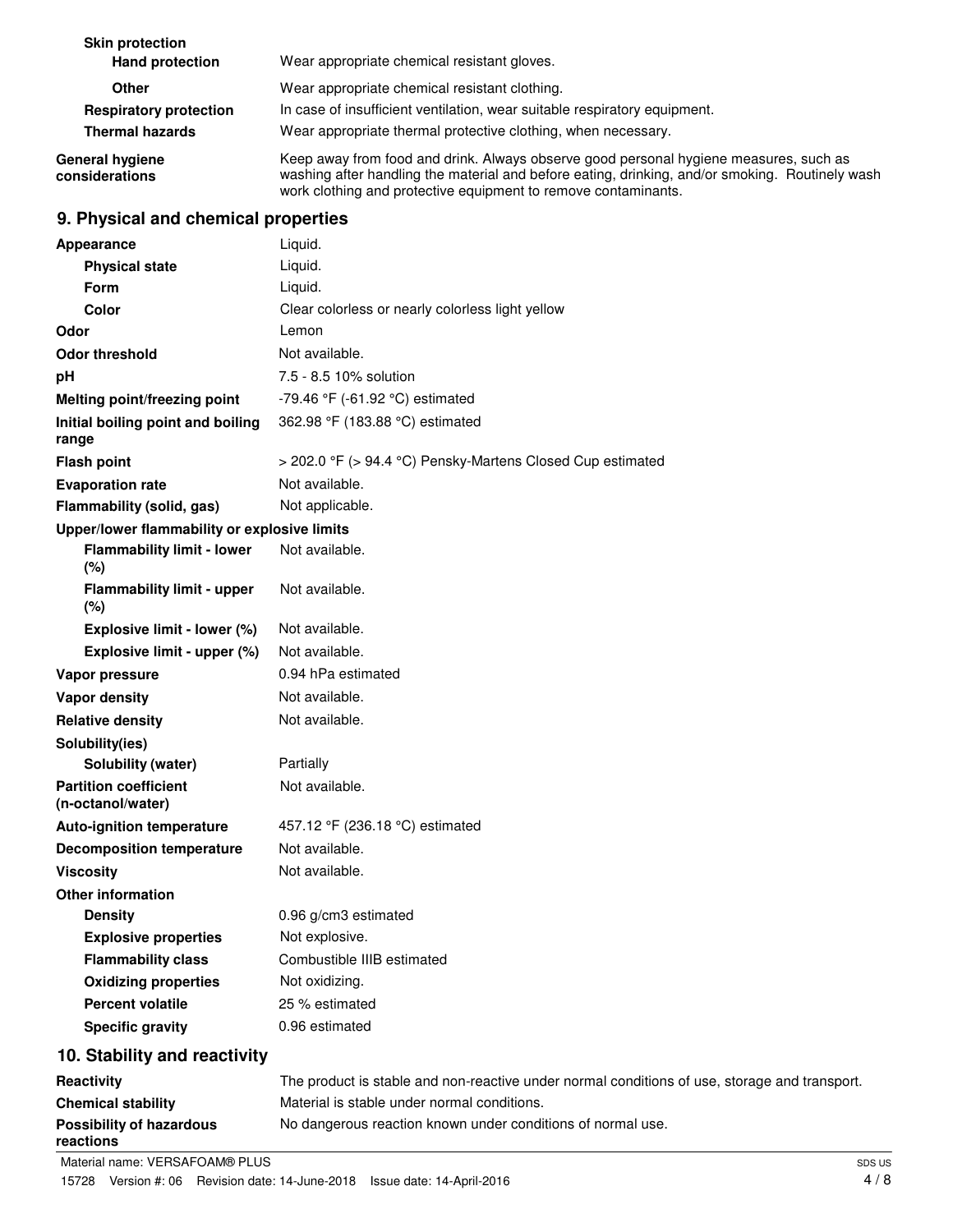| <b>Conditions to avoid</b>                 | Avoid temperatures exceeding the flash point. Contact with incompatible materials. |
|--------------------------------------------|------------------------------------------------------------------------------------|
| Incompatible materials                     | Strong oxidizing agents.                                                           |
| <b>Hazardous decomposition</b><br>products | No hazardous decomposition products are known.                                     |

## **11. Toxicological information**

## **Information on likely routes of exposure**

| <b>Inhalation</b>                                                                  | Prolonged inhalation may be harmful.                                                                                                                        |
|------------------------------------------------------------------------------------|-------------------------------------------------------------------------------------------------------------------------------------------------------------|
| <b>Skin contact</b>                                                                | Harmful in contact with skin. Causes skin irritation.                                                                                                       |
|                                                                                    | 2-Butoxy ethanol may be absorbed through the skin in toxic amounts if contact is repeated and<br>prolonged. These effects have not been observed in humans. |
| Eye contact                                                                        | Causes serious eye irritation.                                                                                                                              |
| Ingestion                                                                          | Harmful if swallowed.                                                                                                                                       |
| Symptoms related to the<br>physical, chemical and<br>toxicological characteristics | Severe eye irritation. Symptoms may include stinging, tearing, redness, swelling, and blurred<br>vision. Skin irritation. May cause redness and pain.       |

## **Information on toxicological effects**

| <b>Acute toxicity</b>                                 | Harmful in contact with skin. Harmful if swallowed.                                                                 |                                                     |
|-------------------------------------------------------|---------------------------------------------------------------------------------------------------------------------|-----------------------------------------------------|
| <b>Components</b>                                     | <b>Species</b>                                                                                                      | <b>Test Results</b>                                 |
| 2-Butoxyethanol (CAS 111-76-2)                        |                                                                                                                     |                                                     |
| <u>Acute</u>                                          |                                                                                                                     |                                                     |
| Dermal                                                |                                                                                                                     |                                                     |
| LD50                                                  | Rabbit                                                                                                              | $220$ mg/kg                                         |
|                                                       | Rat                                                                                                                 | 2270 mg/kg                                          |
| <b>Inhalation</b>                                     |                                                                                                                     |                                                     |
| <b>LC50</b>                                           | Rat                                                                                                                 | 2.21 mg/l/4h                                        |
| Oral                                                  |                                                                                                                     |                                                     |
| LD50                                                  | Rat                                                                                                                 | 470 mg/kg                                           |
| Skin corrosion/irritation                             | Causes skin irritation.                                                                                             |                                                     |
| Serious eye damage/eye<br>irritation                  | Causes serious eye irritation.                                                                                      |                                                     |
| Respiratory or skin sensitization                     |                                                                                                                     |                                                     |
| <b>Respiratory sensitization</b>                      | Not a respiratory sensitizer.                                                                                       |                                                     |
| <b>Skin sensitization</b>                             | This product is not expected to cause skin sensitization.                                                           |                                                     |
| Germ cell mutagenicity                                | No data available to indicate product or any components present at greater than 0.1% are<br>mutagenic or genotoxic. |                                                     |
| Carcinogenicity                                       | Not classifiable as to carcinogenicity to humans.                                                                   |                                                     |
|                                                       | IARC Monographs. Overall Evaluation of Carcinogenicity                                                              |                                                     |
| 2-Butoxyethanol (CAS 111-76-2)                        | OSHA Specifically Regulated Substances (29 CFR 1910.1001-1052)                                                      | 3 Not classifiable as to carcinogenicity to humans. |
| Not regulated.                                        | US. National Toxicology Program (NTP) Report on Carcinogens                                                         |                                                     |
| Not listed.                                           |                                                                                                                     |                                                     |
| <b>Reproductive toxicity</b>                          | This product is not expected to cause reproductive or developmental effects.                                        |                                                     |
| Specific target organ toxicity -<br>single exposure   | Not classified.                                                                                                     |                                                     |
| Specific target organ toxicity -<br>repeated exposure | Not classified.                                                                                                     |                                                     |
| <b>Aspiration hazard</b>                              | Not an aspiration hazard.                                                                                           |                                                     |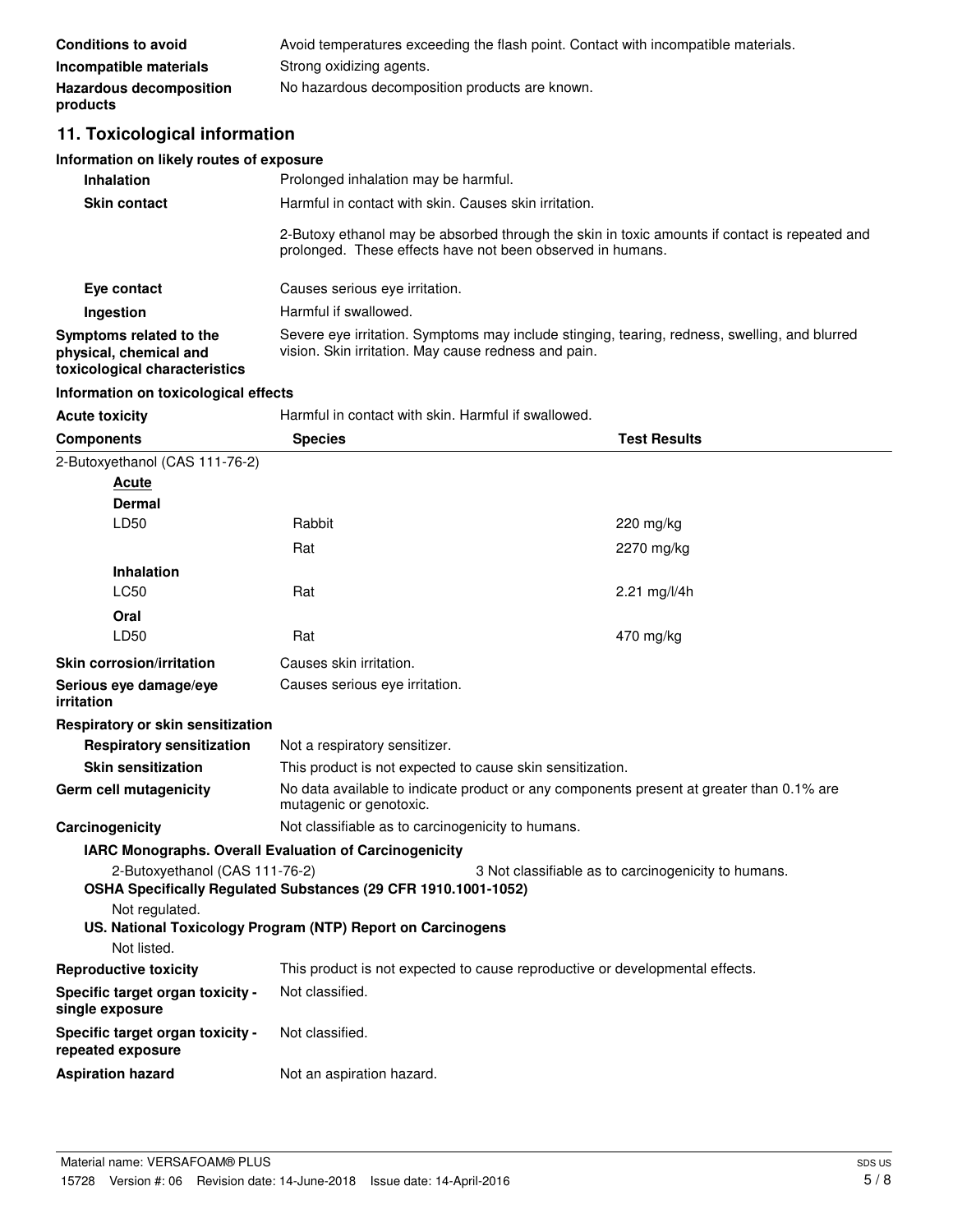**Chronic effects** May be harmful if absorbed through skin. Prolonged inhalation may be harmful.

2-Butoxy ethanol may be absorbed through the skin in toxic amounts if contact is repeated and prolonged. These effects have not been observed in humans.

## **12. Ecological information**

| <b>Ecotoxicity</b>                                                   | The product is not classified as environmentally hazardous. However, this does not exclude the<br>possibility that large or frequent spills can have a harmful or damaging effect on the environment. |                                                                |                     |
|----------------------------------------------------------------------|-------------------------------------------------------------------------------------------------------------------------------------------------------------------------------------------------------|----------------------------------------------------------------|---------------------|
| <b>Components</b>                                                    |                                                                                                                                                                                                       | <b>Species</b>                                                 | <b>Test Results</b> |
| 2-Butoxyethanol (CAS 111-76-2)                                       |                                                                                                                                                                                                       |                                                                |                     |
| <b>Aquatic</b>                                                       |                                                                                                                                                                                                       |                                                                |                     |
| Fish                                                                 | LC50                                                                                                                                                                                                  | Fish                                                           | 1490 mg/L, 96 Hours |
|                                                                      |                                                                                                                                                                                                       | Inland silverside (Menidia beryllina)                          | 1250 mg/l, 96 hours |
| Diethylene Glycol & Higher Glycols (CAS 111-46-6)                    |                                                                                                                                                                                                       |                                                                |                     |
| <b>Aquatic</b>                                                       |                                                                                                                                                                                                       |                                                                |                     |
| Fish                                                                 | LC50                                                                                                                                                                                                  | Western mosquitofish (Gambusia affinis) > 32000 mg/l, 96 hours |                     |
| Persistence and degradability                                        |                                                                                                                                                                                                       | No data is available on the degradability of this product.     |                     |
| <b>Bioaccumulative potential</b>                                     |                                                                                                                                                                                                       |                                                                |                     |
| Partition coefficient n-octanol / water (log Kow)<br>2-Butoxyethanol |                                                                                                                                                                                                       | 0.83                                                           |                     |
| <b>Mobility in soil</b>                                              | No data available.                                                                                                                                                                                    |                                                                |                     |
| Other adverse effects                                                | No other adverse environmental effects (e.g. ozone depletion, photochemical ozone creation<br>potential, endocrine disruption, global warming potential) are expected from this component.            |                                                                |                     |
| 13. Disposal considerations                                          |                                                                                                                                                                                                       |                                                                |                     |
| <b>Disposal instructions</b>                                         | Collect and reclaim or dispose in sealed containers at licensed waste disposal site. Dispose of                                                                                                       |                                                                |                     |

| LISPUSSI IIISUUULIUIIS                   | <u>UUIIGUL QHU TGUQIHI UL UISDUSG III SGAIGU CUTIQIHGIS ALIIUGHSGU WASIG UISDUSALSIIG. DISDUSG UI</u><br>contents/container in accordance with local/regional/national/international regulations.                      |
|------------------------------------------|------------------------------------------------------------------------------------------------------------------------------------------------------------------------------------------------------------------------|
| <b>Local disposal regulations</b>        | Dispose in accordance with all applicable regulations.                                                                                                                                                                 |
| Hazardous waste code                     | The waste code should be assigned in discussion between the user, the producer and the waste<br>disposal company.                                                                                                      |
| Waste from residues / unused<br>products | Dispose of in accordance with local regulations. Empty containers or liners may retain some<br>product residues. This material and its container must be disposed of in a safe manner (see:<br>Disposal instructions). |
| <b>Contaminated packaging</b>            | Since emptied containers may retain product residue, follow label warnings even after container is<br>emptied. Empty containers should be taken to an approved waste handling site for recycling or<br>disposal.       |

## **14. Transport information**

#### **DOT**

Not regulated as dangerous goods.

#### **IATA**

Not regulated as dangerous goods.

#### **IMDG**

Not regulated as dangerous goods.

**Transport in bulk according to** Not established. **Annex II of MARPOL 73/78 and**

**the IBC Code**

General information **Ensure compliance with applicable regulations.** 

#### **15. Regulatory information**

This product is a "Hazardous Chemical" as defined by the OSHA Hazard Communication Standard, 29 CFR 1910.1200. **US federal regulations**

#### **TSCA Section 12(b) Export Notification (40 CFR 707, Subpt. D)**

Not regulated.

#### **CERCLA Hazardous Substance List (40 CFR 302.4)** Not listed.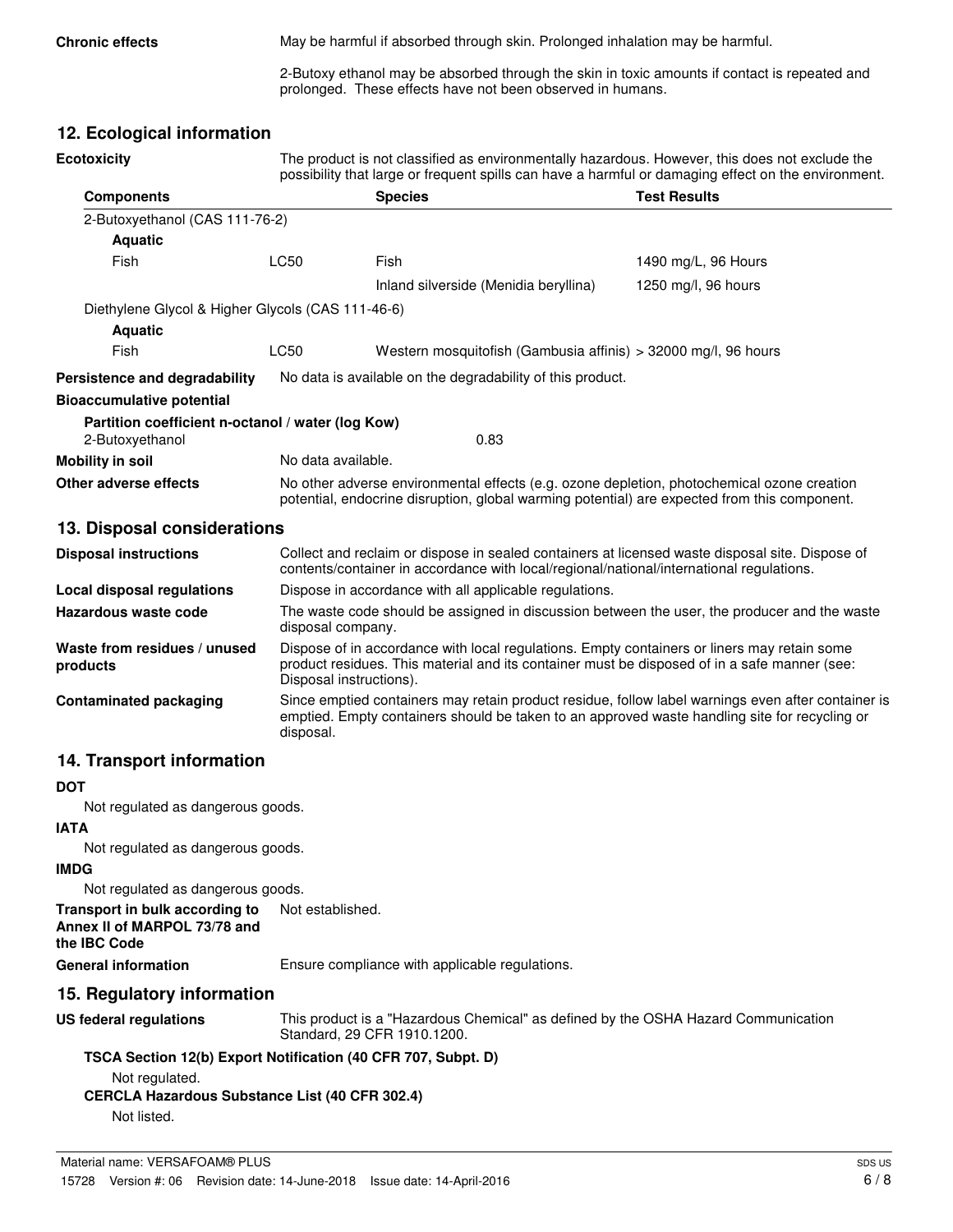**SARA 304 Emergency release notification**

Not regulated.

#### **OSHA Specifically Regulated Substances (29 CFR 1910.1001-1052)**

Not regulated.

#### **Superfund Amendments and Reauthorization Act of 1986 (SARA)**

**SARA 302 Extremely hazardous substance**

Not listed.

#### **SARA 313 (TRI reporting)**

Not regulated.

#### **Other federal regulations**

#### **Clean Air Act (CAA) Section 112 Hazardous Air Pollutants (HAPs) List**

Not regulated.

#### **Clean Air Act (CAA) Section 112(r) Accidental Release Prevention (40 CFR 68.130)**

Not regulated.

**Safe Drinking Water Act** Not regulated.

**(SDWA) US state regulations**

## **California Proposition 65**



WARNING: California Safe Drinking Water and Toxic Enforcement Act of 2016 (Proposition 65): This material is not known to contain any chemicals currently listed as carcinogens or reproductive toxins. For more information go to www.P65Warnings.ca.gov.

#### **US. California. Candidate Chemicals List. Safer Consumer Products Regulations (Cal. Code Regs, tit. 22, 69502.3, subd. (a))**

2-Butoxyethanol (CAS 111-76-2)

#### **International Inventories**

| Country(s) or region        | Inventory name                                                            | On inventory (yes/no)* |
|-----------------------------|---------------------------------------------------------------------------|------------------------|
| Australia                   | Australian Inventory of Chemical Substances (AICS)                        | Yes                    |
| Canada                      | Domestic Substances List (DSL)                                            | Yes                    |
| Canada                      | Non-Domestic Substances List (NDSL)                                       | Yes                    |
| China                       | Inventory of Existing Chemical Substances in China (IECSC)                | No.                    |
| Europe                      | European Inventory of Existing Commercial Chemical<br>Substances (EINECS) | Yes                    |
| Europe                      | European List of Notified Chemical Substances (ELINCS)                    | Yes                    |
| Japan                       | Inventory of Existing and New Chemical Substances (ENCS)                  | Yes                    |
| Korea                       | Existing Chemicals List (ECL)                                             | No.                    |
| New Zealand                 | New Zealand Inventory                                                     | No.                    |
| Philippines                 | Philippine Inventory of Chemicals and Chemical Substances<br>(PICCS)      | Yes                    |
| Taiwan                      | Taiwan Toxic Chemical Substances (TCS)                                    | No.                    |
| United States & Puerto Rico | Toxic Substances Control Act (TSCA) Inventory                             | Yes                    |
|                             |                                                                           |                        |

\*A "Yes" indicates that all components of this product comply with the inventory requirements administered by the governing country(s) A "No" indicates that one or more components of the product are not listed or exempt from listing on the inventory administered by the governing country(s).

#### **16. Other information, including date of preparation or last revision**

| <b>Issue date</b>               | 14-April-2016                                          |
|---------------------------------|--------------------------------------------------------|
| <b>Revision date</b>            | 14-June-2018                                           |
| <b>Version #</b>                | 06                                                     |
| <b>HMIS<sup>®</sup></b> ratings | Health: $3^*$<br>Flammability: 2<br>Physical hazard: 0 |
| <b>NFPA ratings</b>             | Health: 2<br>Flammability: 2<br>Instability: 0         |